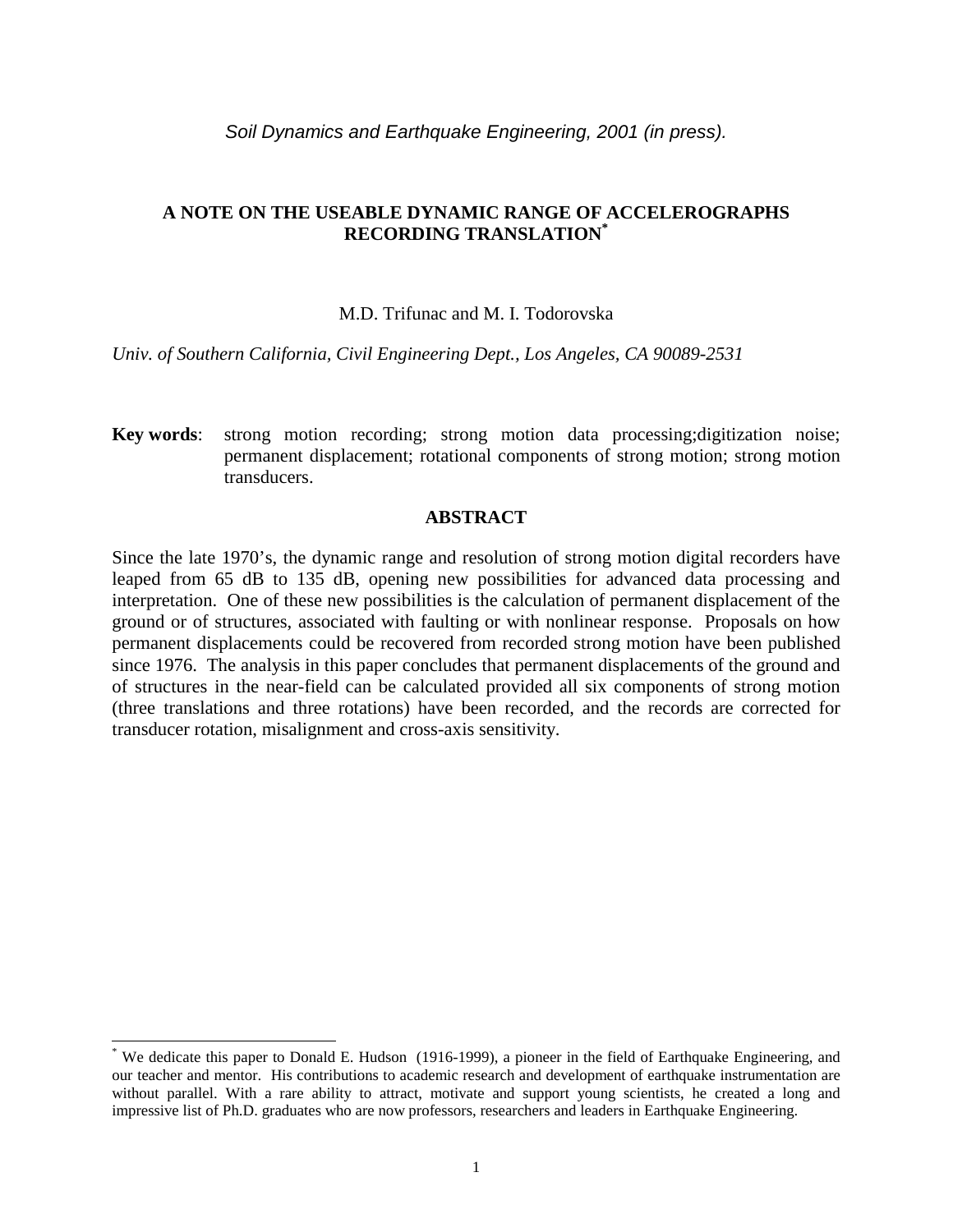# **1. INTRODUCTION**

One of the oldest challenges in strong motion measurements has been the computation of velocity and displacement from recorded accelerograms, mostly due to the fact that the zero baseline of the recorded acceleration is not known. Prior to the first studies of digitization noise<sup>1</sup>, the majority of investigators assumed the zero baseline to be of parabolic form. Starting in the late 1960's and early 1970's, a new baseline correction procedure was introduced, essentially as a byproduct of filtering out the recording, digitization and processing noise below a suitably chosen frequency where the signal to noise ratio approaches unity<sup>2-4</sup>. For the past 30 years, virtually all the analog strong motion data in the world have been processed following these procedures. Comparisons of computed and "recorded" displacements have shown that this approach produces very accurate and stable estimates of the true ground velocity and displacements<sup>5</sup>, but only within a limited frequency band, typically between 0.1 and 25  $\text{Hz}^{6,7}$ . Consequently, computation of permanent displacement (i.e. displacement at zero frequency) from such data is impossible.

The first three-dimensional high frequency inversion studies of the earthquake source  $8.9$ , that followed the pioneering formulation of a kinematic earthquake source model by Haskell<sup>10</sup>, demonstrated a need to compute permanent ground displacements from recorded strong motion accelerograms. A proposal on how to perform baseline correction that would allow estimation of permanent displacements "when the influence of turning and inclination may be neglected" was made by Bogdanov and Graizer<sup>11</sup>. On the basis of shaking table experiments (involving onedimensional translation only), it was estimated<sup>12</sup> that this new algorithm can compute permanent displacements with accuracy better than 25 percent, when the signal to noise ratio exceeds 50 (34 dB).

The resolution and dynamic range of strong motion accelerographs did not change much between 1930 and 1980, and was in the range 45 to 55 dB for most paper and film recording analog instruments. Between 1975 and 1980, with the rapid developments in solid-state technology, digital strong motion accelerographs began to appear<sup>13</sup>. This resulted in rapid growth of both resolution and dynamic range of strong motion accelerographs, which at present are close to 135 dB (Fig. 1). One of the motives for this ever-increasing dynamic range has been the desire to compute permanent ground displacements, since "digital instruments could be used to extract significantly more information about the displacement than the analog instruments"14. This has created a dangerous *circulus viciosus*, in which the low amplitudes of recording noise alone have been taken implicitly as the only required condition for computing permanent ground displacements, ignoring details of the physical nature of the problem, and without a careful analysis of what the strong motion transducers actually record<sup>15,16</sup>.

This paper addresses the physical constraints in integration of recorded accelerograms and definition of zero-acceleration baseline, and the completeness of the forcing function in modeling strong motion transducers. The complete forcing function includes terms related to tilting and torsion of the instrument housing, transducer cross-axis sensitivity (i.e. recording components of motion in directions other than the principal sensitivity axis) and transducer misalignment (i.e. the angles between the transducers recording three components of motion are not exactly 90 degrees) in addition to the principal driving forces represented by translational acceleration. The contributions from tilting and torsion are illustrated using artificially generated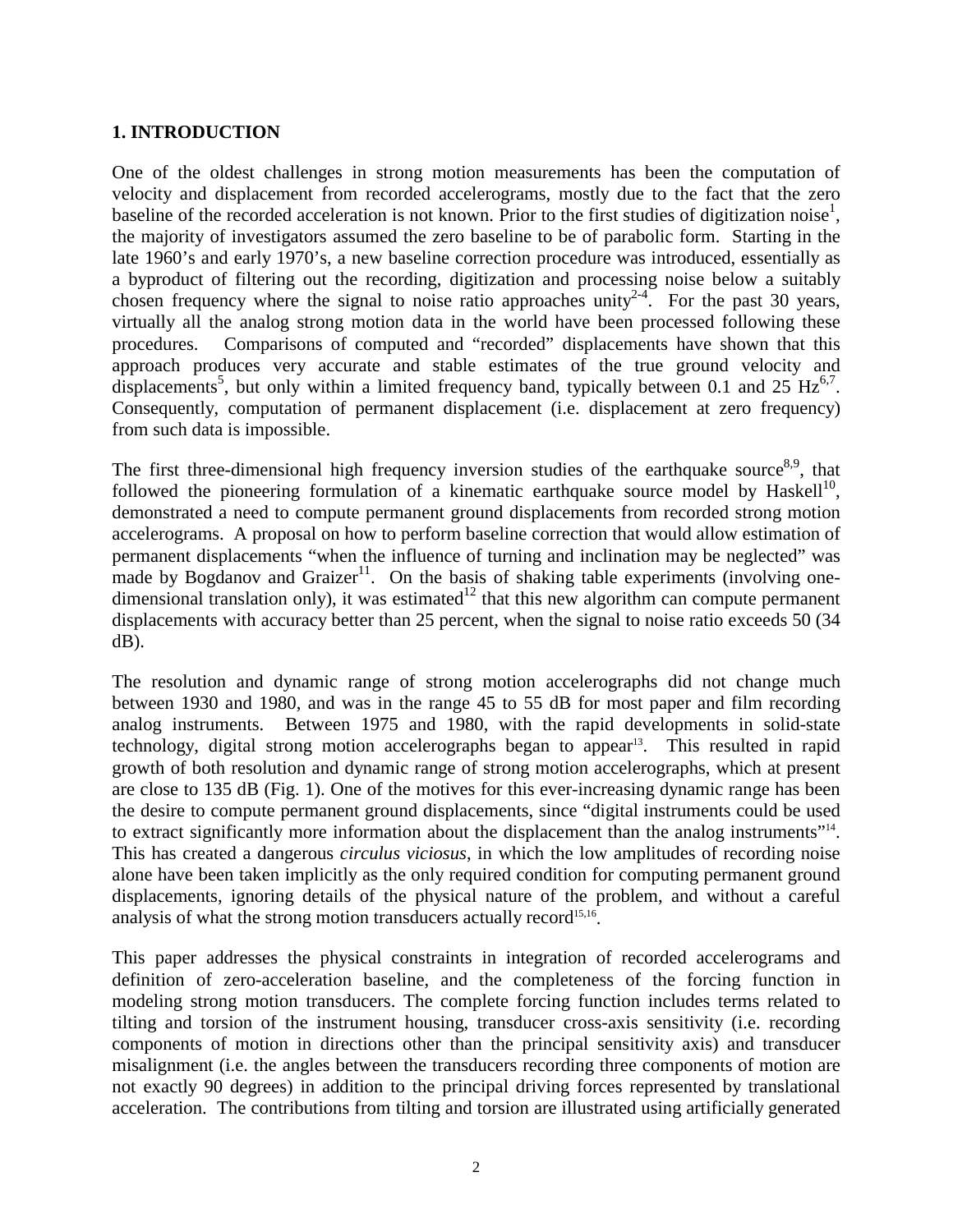rocking and torsional ground motion time histories. The conclusion reached is that, to compute permanent ground displacement, it is necessary to record all six components of ground motion (three translations and three rotations). This was stated earlier by Graizer<sup>17</sup>, but with less detailed quantification of the contributions from the rotational components of motion.

## **2. MODEL**

#### **2.1 Equations of Motion of Strong Motion Transducers**

Many strong motion transducers are (or are equivalent to) penduli that rotate due to acceleration of their supports. Their motion is recorded by deflecting a light beam projected onto paper or  $film<sup>18-22</sup>$ , by induction of voltage in a coil moving in a permanent magnetic field, by recording the current in a coil proportional to the inertial force of the transducer mass, or by measuring relative displacement via variable capacitance<sup>23,24</sup>. Figure 2 shows an example of a viscously damped (by a moving coil in a magnetic field) pendulum transducer used in SMA-1 strong motion accelerograph<sup>25</sup>. The arm of the pendulum is designated by  $r$ . The sensitivity axis and the axis of rotation of the pendulum are also shown. The mutual placement and relative orientation of the transducer penduli with respect to the longitudinal (*L*), transverse (*T*) and vertical (*V*) axes of a SMA-1 accelerograph are shown in Figs 3 and 4, where  $X_1$ ,  $X_2$  and  $X_3$  are respectively displacements positive in the directions opposite of the *L*, *T* and *V* axes, and  $\phi$  is a rotation about the  $X_i$  axis. For small deflections  $y_i = r_i \alpha_i$ , where  $\alpha_i$  is the angle of deflection of the *i*-th pendulum from its equilibrium position, the equations of motion of the penduli are<sup>17</sup>

L: 
$$
\ddot{y}_1 + 2\omega_1 \zeta_1 \dot{y}_1 + \omega_1^2 y_1 = -\ddot{X}_1 + \phi_2 g - \ddot{\phi}_3 r_1 + \ddot{X}_2 \alpha_1
$$
 (1a)

T: 
$$
\ddot{y}_2 + 2\omega_2 \zeta_2 \dot{y}_2 + \omega_2^2 y_2 = -\ddot{X}_2 - \phi_1 g + \ddot{\phi}_3 r_2 + \ddot{X}_1 \alpha_2
$$
 (1b)

$$
V: \ddot{y}_3 + 2\omega_3 \zeta_3 \dot{y}_3 + \omega_3^2 y_3 = -\ddot{X}_3 - \ddot{\phi}_1 r_3 - \ddot{X}_2 \alpha_3 \tag{1c}
$$

where  $\omega_i$  and  $\zeta_i$  are respectively the natural frequency and fraction of critical damping of the *i*-th transducer. The second and third terms on the right hand side of equations (1a) and (1b) represent contributions from titling ( $\phi_1$  and  $\phi_2$ ) and angular acceleration ( $\ddot{\phi}_3$ ) to the recorded responses  $y_1$  and  $y_2$ . The tilting of the instrument does not contribute to the linearized equation for *y*<sub>3</sub> (1c), but the angular acceleration  $\ddot{\phi}_1$  does. The last terms on the right hand side in all three equations represent the contribution to the response from cross-axis sensitivity $25.26$ .

In typical computation of translational velocities  $(\dot{X}_i)$  and displacements  $(X_i)$  from recorded accelerograms, the contributions of all terms on the right-hand side of eqn (1) (i.e. the forcing function terms) except  $\ddot{X}_i$  are neglected. This is justified as long as the Fourier spectrum amplitudes of the neglected terms are smaller than those of the recording, digitization and processing noise combined. Regrettably, as Graizer<sup>27</sup> pointed out, the completeness of representing eqn  $(1)$  in literature varies. For example, Golitsyn<sup>19</sup> does not take into account the cross-axis sensitivity, while Aki and Richards<sup>28</sup> ignore the angular acceleration terms.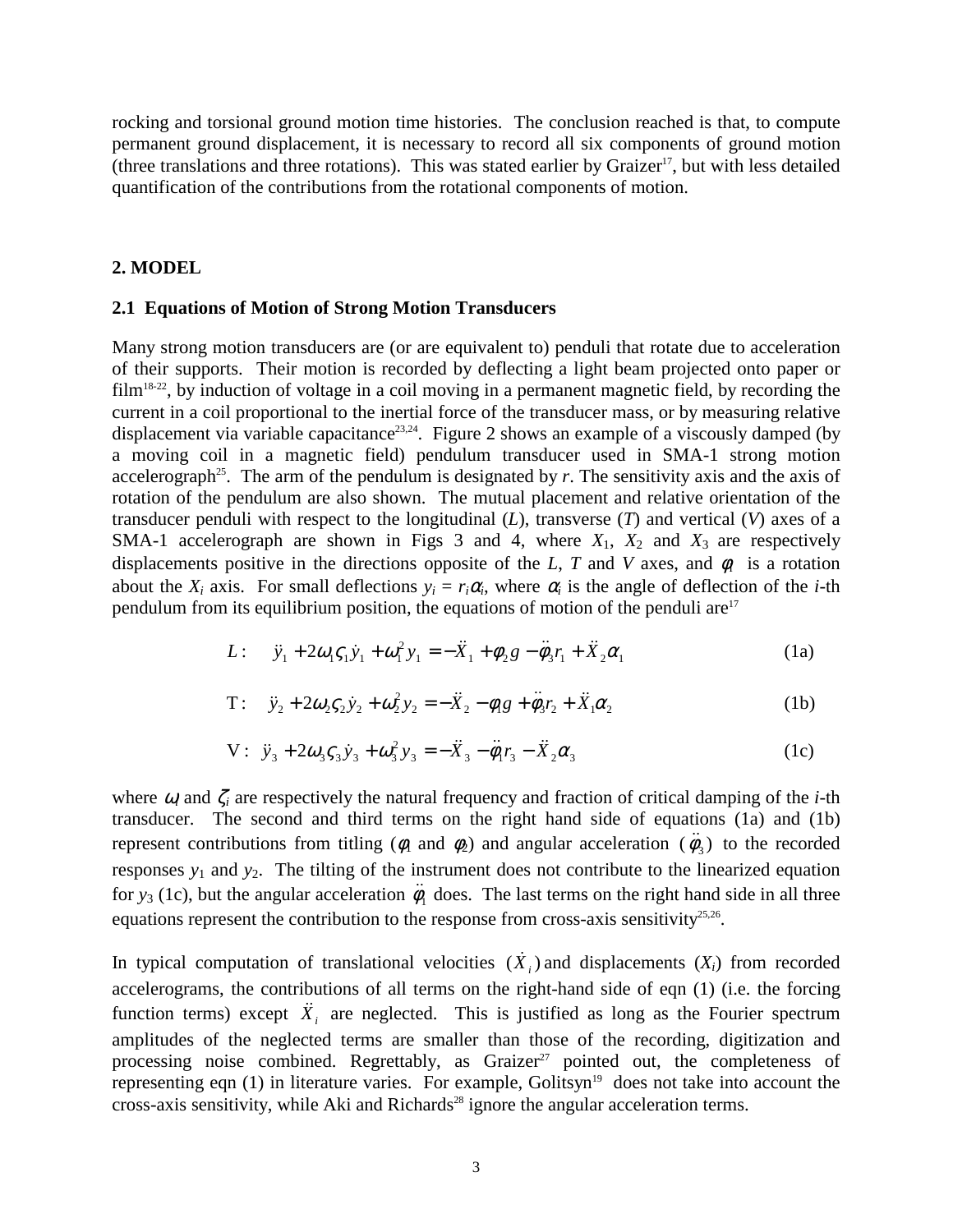Eqn (1) is representative of most strong motion transducers. For some, the cross-axis sensitivity terms  $\overrightarrow{X}_i \alpha_j$  may be negligible, while for others  $r_i = 0$ . The terms caused by the tilting  $\phi_{i}$  are always present and cannot be neglected.

#### **2.2 Computation of Permanent Displacements**

The first attempt to compute permanent ground displacement from recorded strong motion accelerograms appears to have been by Bogdanov and Graizer<sup>11</sup>. They started with the following equation relating the recorded amplitudes  $\ddot{y}(t)$  to the ground displacement  $X(t)$ 

$$
\ddot{y} + 2\omega_n \dot{y} + \omega_n^2 y = -V_0 \ddot{X}
$$
 (2)

where  $\omega_n$  and  $\zeta$  are the natural frequency and fraction of critical damping in the recording transducer and  $V_0$  represents a magnification factor. They proposed to determine the acceleration baseline as a polynomial (at first of a third degree and later of higher degrees) by minimizing the functional

$$
W = \int_{0}^{T_1} [\dot{x}(t)]^2 dt + \int_{T_2}^{T} [\dot{x}(t)]^2 dt.
$$
 (3)

where *T* is the length of the recorded signal and  $T_1$  and  $T_2$  are times such that  $0 < T_1 < T_2 < T$ . This approach is based on the assumption that time intervals  $[0, T_1]$  and  $[T_2, T]$  can be found during which the ground motion is "very small" compared to the strong motion amplitudes $27$ .

It appears this approach might work if: (1) the contributions from tilting and of angular accelerations to the recorded accelerogram are negligible, (2) the interval  $[0, T_1]$  is such that  $T_1$ occurs before the P-wave arrival (this obviously cannot be done for analog strong motion accelerographs which do not have pre-event memory), and (3) the interval  $[T_2, T]$  is long compared to the long period surface and coda waves. Perusal of the work of Graizer and coworkers and of various more recent duplications of their idea do not reveal adequate information on actually chosen values of  $T_1$ ,  $T_2$  and  $T_1$ , and hence it is not possible to evaluate whether all or some of the above three requirements have been satisfied.

Trifunac and Lee adopted a more conservative approach, assuming that permanent ground displacements cannot be calculated from digitized analog records of translation only<sup>4,5,29</sup>. They worked with simplified eqn. (2) because the digitization noise in analog records is large. However they did consider other corrections associated with the governing equations  $(1)^{24,30}$ , cross axis sensitivity<sup>26</sup>, and misalignment of transducer sensitivity axes<sup>25,31</sup>.

## **2.3 Estimation of Rotational Components of Strong Motion from Recorded Translations**

Instrumental data on rotational components of strong motion are rare $32,33$ , but there are some records on rotational strong motion in the proximity of explosions<sup>34</sup>. Measurement and interpretation of rotational components of strong motion is invaluable for high frequency source mechanism studies and for dynamic analyses of tall structures<sup>35,36</sup>.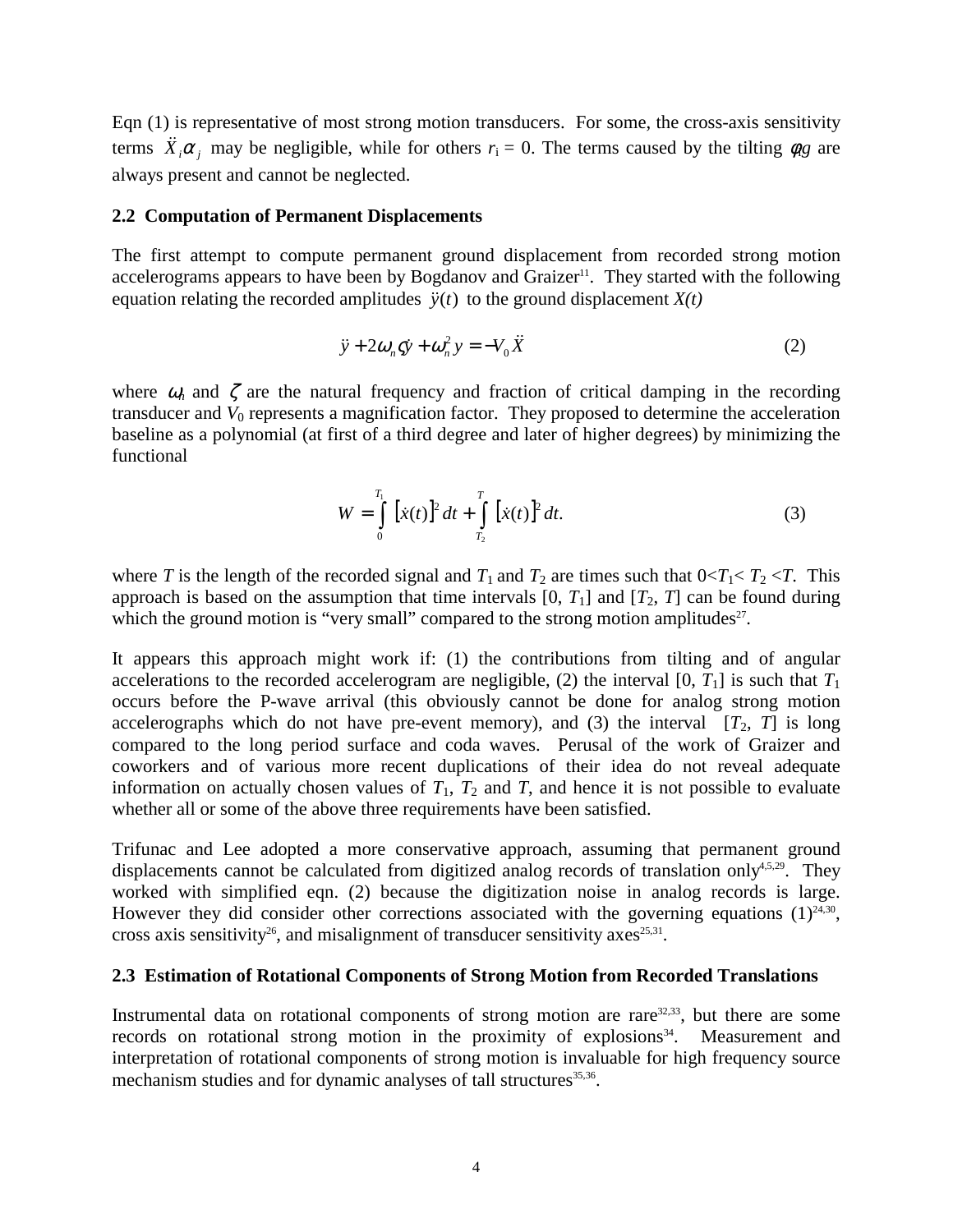In the absence of recorded data, the nature of strong motion rotations can be studied if the wave content of strong motion is known, in particular its decomposition into the elementary constituents: P and S body waves, and Love and Rayleigh surface waves $37,38$ . Then, for a given content of translational motion, the rotational components can be constructed using theoretical relationships between the complex amplitudes of translational and rotational wave motions for each of the constituents<sup>39</sup>. To simplify the work and without any loss of generality, the synthesis of rotational motion can be separated into two parts: one associated with pure shear, involving the contributions from SH and Love waves and resulting in torsional strong motion<sup>40</sup>, and the other one associated with P, SV and Rayleigh waves and resulting in rocking strong motion<sup>41</sup>. For both decompositions, the spectra of translations,  $A(\omega)$ , and rotations  $\psi(\omega)$  are related by

$$
\psi(\omega) \approx A(\omega) a \omega'c(\omega) \tag{4}
$$

where  $\omega$  is frequency,  $a = 1/2$  for torsion and  $a = 1$  for rocking, and  $c(\omega)$  is the phase velocity of a surface wave mode. Furthermore,  $c(\omega) \to \beta_{\text{min}}$  as  $\omega \to \infty$  and  $c(\omega) \to \beta_{\text{max}}$  as  $\omega \to 0$ . For a layered half space,  $\beta_{\text{min}}$  and  $\beta_{\text{max}}$  are the smallest and the largest shear wave velocities in the medium. Between the two limits,  $a\omega/c(\omega)$  changes slowly and monotonically, and log  $\psi(\omega)$ versus log  $\omega$  can be approximated by a straight line (see Fig. 9 in Lee and Trifunac<sup>40</sup>; and Fig. 12 and 13 in Lee and Trifunac<sup>41</sup>). In the right hand side of eqn. (4), the product  $\omega A(\omega)$  is the Fourier spectrum of velocity; this implies that the Fourier spectrum of rotations is proportional to the ratio between the Fourier spectrum of velocity and the phase velocity  $c(\omega)$ .

#### **3. ILLUSTRATIONS**

In this section, we illustrate the spectra of the forcing function terms in eqn. (1) that result from rocking and torsion of the instrument housing, and compare them with the spectra of translational motions, of digitization and recording noise, and with the threshold recording amplitudes of several strong motion accelerographs (recorders).

# **3.1 Estimates of**  $\phi_i g$  **and**  $\ddot{\phi}_i r_i$  **from Scaling Laws of Translational Spectra**

Figure 5 illustrates smooth Fourier amplitude spectra of strong motion acceleration, for epicentral distance  $R = 10$  km, source at depth  $H = 0$  km (surface fault), a site located on basement rock  $(s=2)$  and on "rock" soil  $(s<sub>L</sub>=0)$ , and for 50 percent probability of exceedance (average spectra). The gray zone shows the range where the spectra can be defined by empirical scaling equations<sup>42</sup>. Extension of these spectra to high<sup>43</sup> and low<sup>44</sup> frequencies is possible, based on known scattering and attenuation properties of the medium at high frequencies, and on static (permanent) ground displacements on the fault surface in the limit when the frequency goes to zero. Figure 5 shows that, for this example,  $F(\omega) \sim \omega^2$  for  $M = 4$  and for frequencies  $(f = \omega / 2\pi)$ less than 1 Hz. As *M* increases, this slope decreases and for  $M \ge 6$  a "bulge" appears implying more long period energy associated with permanent ground displacements.

The Fourier spectrum of  $\phi_{\beta}$  can be evaluated by computing  $\phi_{\beta}$  from the Fourier spectrum of translation, as in eqn (4). To do this, it was assumed, for this illustration only, that the phase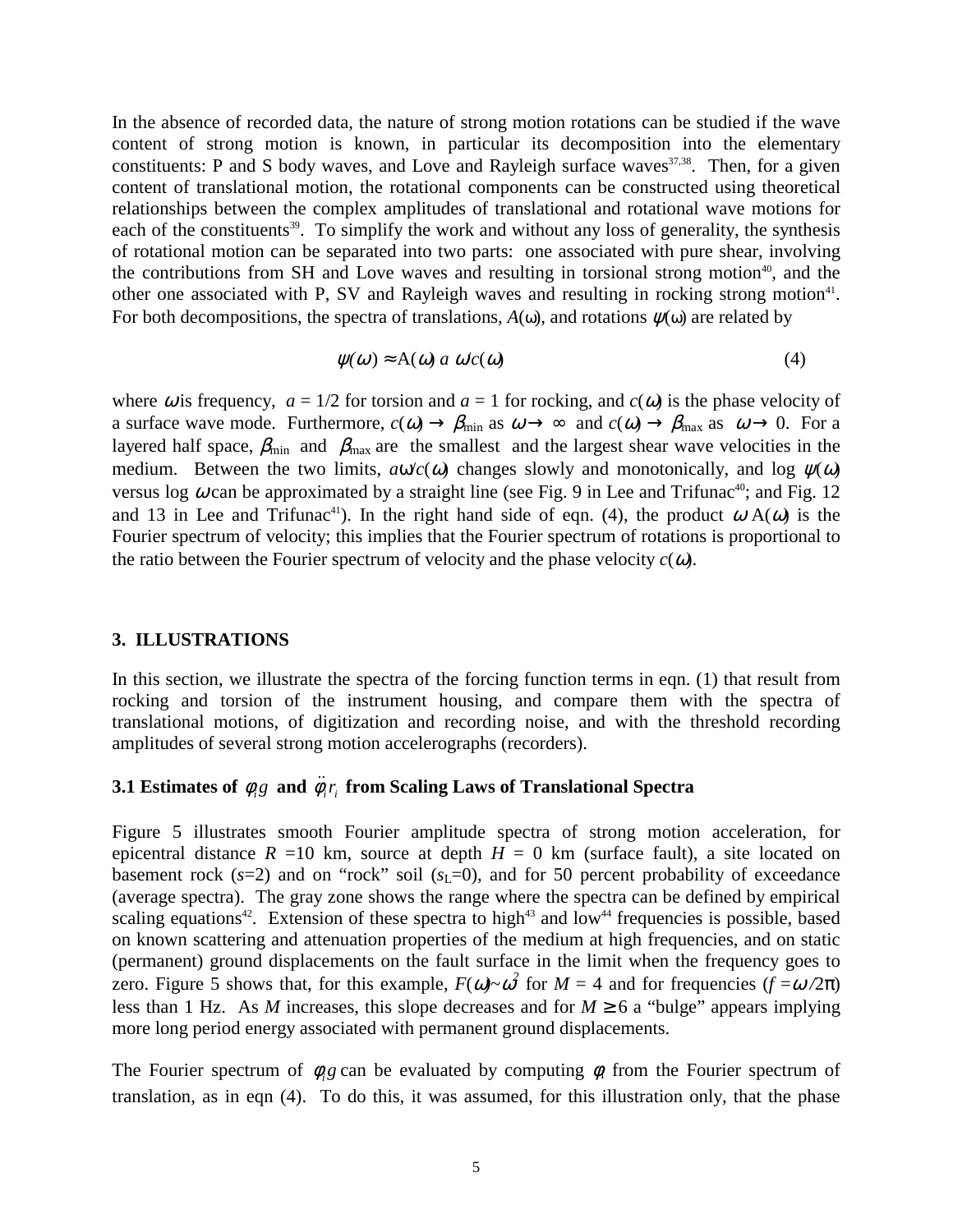velocity  $c(\omega) \approx 3.0, 3.0, 3.0, 1.0, 0.3$  and 0.1 km/s at  $f = 10^{-3}, 10^{-2}, 10^{-1}, 10^{-0}, 10^{1}$  and  $10^{2}$  Hz. The spectra of  $\ddot{\phi}_i r_i$  were approximated by multiplying the spectra of  $\phi_i$  by  $\omega^2 r_i$  (for SMA-1) accelerograph,  $r_i \sim 8$  mm, see Fig. 2). This gives Fourier amplitude spectra of  $\phi_{i}g$  and  $\ddot{\phi}_{i}r_i$  as shown in Fig 5. It is seen that, for the example distance  $R = 10$  km, for *M* larger then about 4,  $\phi_{\rm R}$ goes to a constant as  $\omega \to 0$ . This can be explained by contributions to  $\phi_i$ g from rotations leading to permanent ground displacement, as illustrated in Fig. 6. It is further seen that the contribution from  $\ddot{\phi}_i r_i$  is large only for high frequencies, in this example with peaks near 10 Hz, and that the spectral amplitudes of  $\ddot{\phi}_i r_i$  are larger than those of  $\phi_i g$ , in this example only for frequencies higher than 10 to 20 Hz.

If it is assumed that permanent ground displacement is rising as a smooth ramp function from 0 to  $d_{\text{max}}$  over time interval  $T_0$ , then, the ground velocity will be a square pulse with width  $T_0$  and amplitude  $v_{\text{max}} = d_{\text{max}} / T_0$ . The ground rotation will also be a square pulse with amplitude  $v_{\text{max}}/c(\omega)$  (see the last sentence of section 2.3), with Fourier amplitude spectrum  $\left[ v_{\rm max}/c(\omega) \right] T_0 \frac{\sin(\omega T_0/2)}{T_0}$  $/ 2$  $\int_{\mathcal{C}} f(x) \, dx \frac{\sin(\omega T_0/2)}{\pi}$ 0  $\mathbf{0}$  $_{\text{max}}$ <sup>'</sup>  $\alpha$   $\omega$ <sup> $\mu$ </sup><sub>0</sub>  $\alpha$  $\overline{T}$ *T*  $v_{\text{max}}$  /  $c(\omega)$   $T_0$   $\frac{\text{snr}}{\omega}$ ω) $T_0 \frac{\sin(\omega I_0/2)}{T}$ . This estimate of ground rotation implies that the Fourier amplitude of  $\phi_i g \to \left[\nu_{\text{max}}/c(\omega)\right]T_0 g$  as  $\omega \to 0$ . Taking  $\nu_{\text{max}}$  from Table 1 and  $c(\omega) = 3.0$  km/s would give spectral amplitudes at  $R = 0$  and for  $\omega \rightarrow 0$  in the range shown by the shaded bands in the lower left part of Fig. 6. The estimates in Table 1 were made independently of the long period Fourier amplitude spectra in the extension proposed by Trifunac<sup>44</sup>. To estimate  $\phi_{i}g$  in Table 1, a range of values for  $v_{\text{max}}$  and  $T_0$  versus magnitude was used (Trifunac and Novikova<sup>45</sup>). Because of rapid attenuation of the permanent displacement field with increasing distance from the fault, for the  $R = 10$  km examples in Fig. 5, it should be expected that only for  $M \sim 7$  the spectra of  $\phi_{i}g$ should be comparable to the estimates based on  $v_{\text{max}}$  in Table 1 (= $[v_{\text{max}} / c(\omega)] T_0 g$ ), and for  $M < 7$ the spectra of  $\phi_i$ g should be proportionally smaller than those represented by  $[v_{\text{max}}/c(\omega)]T_0$ g, as shown in Fig. 6.

Fig. 7 illustrates the combined contribution of  $\phi_i g$  and  $\ddot{\phi}_i r_i$  to the response of a horizontal transducer, neglecting the contribution of cross-axis sensitivity and transducer misalignment. It is seen that for small *r* (here equal to 8 mm), the  $\phi_{\beta}$  terms are the main terms contributing to the modification of the transducer response. Fig. 7 also shows typical spectra of ambient noise for a "noisy" and "very noisy site". The upper hatched area represents spectra of typical digitization noise in analog records (digitized manually or automatically) and the lower one of noise in PDR-1 and FBA transducers. The threshold recording levels for several strong motion accelerographs and recorders (SMA-1, QDR, PDR, Etna and K2) are also shown. It is seen that for the digital recorders, with resolution higher than 11 to 12 bits, the contribution of ground rocking cannot be ignored in computation of permanent displacements in the near-field.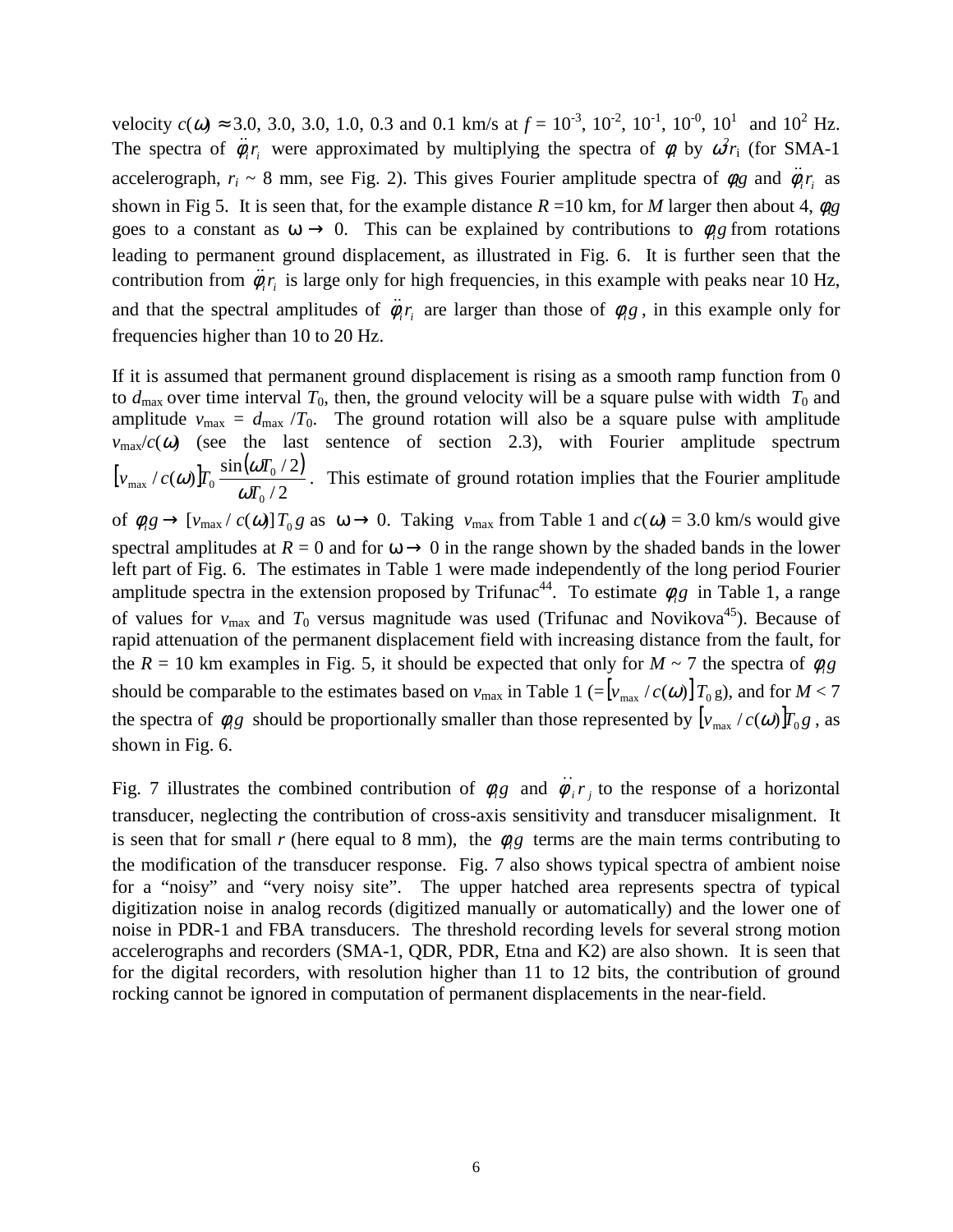# **3.3 Comparison of Spectra of**  $\phi_{i}g$  **and**  $\ddot{\phi}_{i}r_{i}$  **with Spectra of Recording and Processing Noise**

There are many factors contributing to the noise in digitized and processed data<sup>1,6,7,14,46,47</sup>. These factors depend on the type of transducer and its mechanical and electrical properties $^{23-25}$ , the properties of the recording system (light sensitive paper, film, analog or digital tape, solid state memory, and the methods of data processing<sup>2-5,29</sup>. From the viewpoint of this paper, of interest is the total noise in the data distributed to users. Figure 8 illustrates examples of this noise.

In Fig. 8, "minimum digitization noise" describes the best quality data of acceleration recorded on paper or on film (enlarged up to four times) and digitized on hand-operated flat bed digitization tables. The bottom boundary of this zone corresponds to an average Fourier amplitude spectrum of digitization noise for duration of 15 s. The top boundary corresponds to the average plus one standard deviation of a noise spectrum for duration of 100 s  $^{48}$ . Another type of digitization noise is associated with the automatic digitization system we introduced in 1978, based on an Optronics Drum Scanner<sup>49</sup>. It offered useful advantages over the old hand operated digitization: (1) the noise characteristics were reproducible and (2) the parallax errors were eliminated. SMA-3 was a multiple channel frequency modulated analog accelerograph that recorded signals onto a cassette tape. By SMP-1 playback, the analog data was converted into computer compatible 9-track magnetic tape. The digitizer was a 12-bit analog-to-digital converter. As shown in Fig. 8, this system had high noise amplitudes in the high frequency range. For comparison, we also show digitization noise in the Japanese PHRI accelerogram M-125, for signal duration of 12.5  $s^{46}$ . Figure 8 also shows the average hand digitization noise (with similar shape but larger amplitudes than the "minimum" hand digitization noise), and USC-Optronics  $(50 \times 50 \mu)$  pixels) scanner noise, which is from the same family as the above "Photoscan" digitization noise, but corresponds to more typical short records, usually shorter than 20 s. In Fig. 7, the above examples of noise amplitudes are combined into a broad zone. Consequently, this zone illustrates the range from the "smallest" to the "largest" digitization noise, representative of various methods of digitization of strong motion accelerograms mainly in the U.S. and of most of the western U.S. strong motion data recorded so far. Fig. 7 and 8 also show digitization noise amplitudes of digital PDR-1 recorder working with FBA-13 force balance type accelerograph<sup>14</sup>.

Figures 7 and 8 show that even for the most accurate digitization of analog records, the digitization noise is larger than the largest contributions from the spectra of  $\phi_{\mathcal{R}}$  in eqn (1) (assuming linear wave propagation for all strong motion amplitudes). Therefore, for linear wave motion (in the far-field), the contribution to "translational" records coming from titling of accelerographs through angle  $\phi$  can be neglected. For a 12 bit PDR-1 recorder, however, the effect of tilting can become comparable to and larger than the digitization noise and cannot be neglected. Finally, it should be clear from Fig. 7 that recording only translational accelerations with 18 and 19 bit recorders (e.g. Etna, or K2; both manufactured by Kinemetrics Inc.), without recording rotation is costly and not necessary. This can allow recording of smaller earthquakes and aftershocks, but cannot contribute to accurate calculation of permanent displacements of the ground and of structures in the near-field $50,51$ .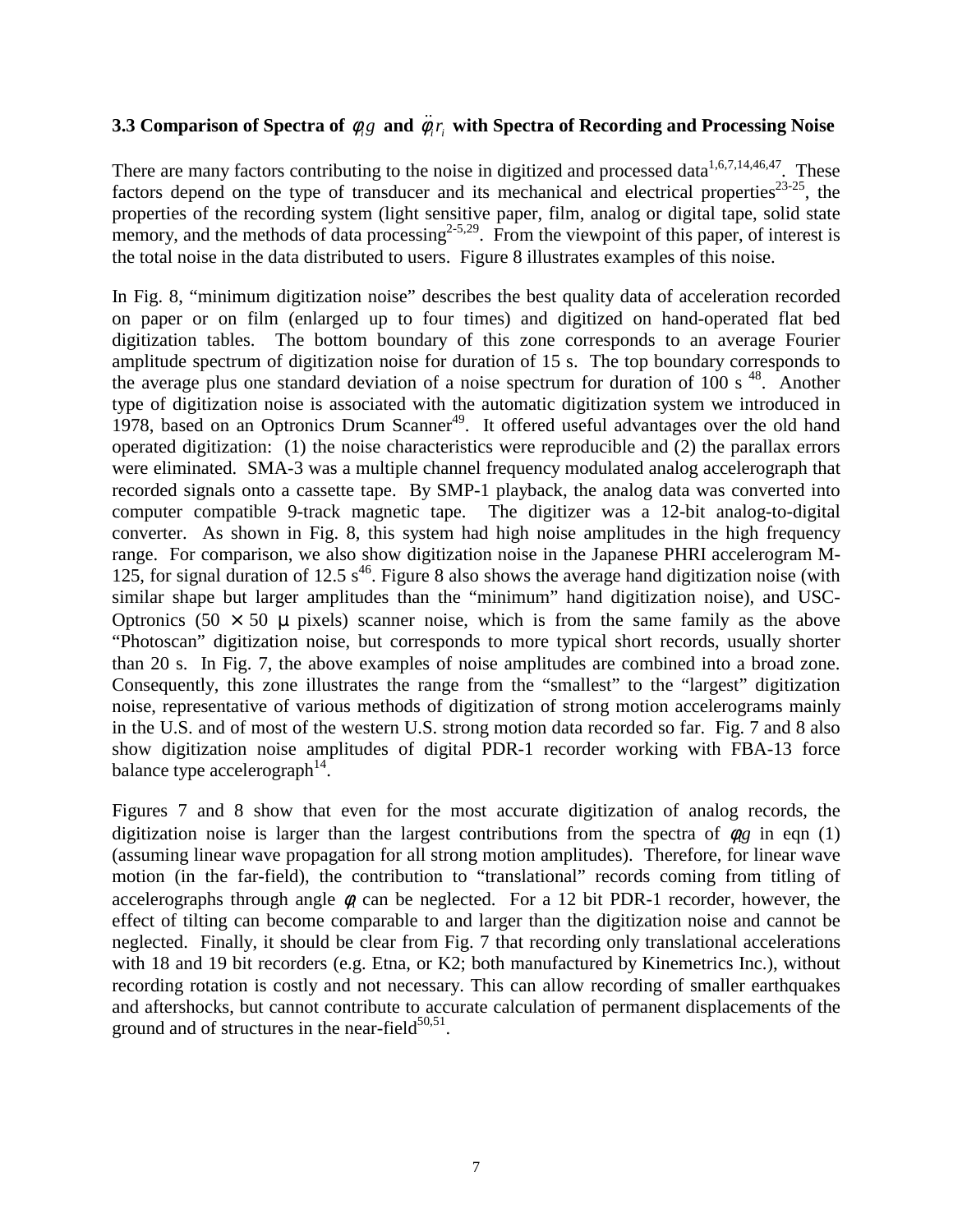# **3.4 Estimates of**  $\phi_i g$  **and**  $\ddot{\phi}_i r_i$  **from Synthetic Translational and Rotational Time Series**

In the following, we illustrate the contribution to the forcing function from the translation, rocking and torsion of the instrument housing evaluated from synthetic time histories using the computer code SYNACC<sup>40,41,52</sup>. SYNACC is based on an earth model with parallel layers and produces Fourier spectrum compatible time histories of translational (radial and transverse) and rotational (rocking and torsion) components of motion. The latter are computed from the characteristics of the first several surface wave (Love and Rayleigh) modes allowable in the specified layered medium as well as P and S body waves, assuming small deformation (i.e. linear) wave propagation. Figures 9 and 10 show time histories (part a) and Fourier spectra (part b) of the radial acceleration, rocking angle multiplied by *g* and torsional acceleration multiplied by  $r$  (=0.8 cm), for magnitude  $M=6$ , epicentral distances  $R=5$  and 10 km, and for a site with physical properties specified in Table 2. These correspond to  $\ddot{X}_1$ ,  $\phi_2 g$  and  $\ddot{\phi}_3 r_1$  in eqn (1a) for the pendulum recording longitudinal motion. It is seen that the spectral amplitudes of the rotational terms are larger than the threshold recording amplitudes of Etna and K2 transducers, but below the noise levels for digitized film accelerograms.

The above estimates of angular displacements, velocities and accelerations are based on the linear theory of strong motion waves. During strong shaking in the near-field, the response of typical soil (average shear wave velocity  $\sim 300$  m/s) begins to be nonlinear when the peak ground velocities exceeds 15-20 cm/s, and large nonlinear response occurs (fissures, lateral spreading, liquefaction, settlement,...) when peak ground velocity exceeds about 50 cm/s  $^{53-60}$ . Nonlinear site response will contribute additional and much larger rotations and tilts, beyond those associated with linear estimates of permanent ground deformation and wave propagation. These additional non-linear motions cannot be described in general, because those will depend on the details of the site properties and on the time history of the excitation. Consequently, the contributions to the forcing functions in eqn. (1) associated with tilting and angular accelerations, as described in Fig. 7, can be considered only to represent smoothed lower bound of the total rotation and angular acceleration.

## **4. DISCUSSION AND CONCLUSIONS**

The main message of this paper is that it is not possible to compute accurately and reliably permanent displacements of the ground (or of structures) without simultaneously recording rotations during strong motion. This message is not new. It was discussed by Graizer, 10 to 15 years ago in a series of articles<sup>17,34,61</sup> and in the monograph entitled "True ground displacements" in epicentral zone"  $^{12}$ . Unfortunately this important work appears to be ignored by most of the recently published papers.

Recording rotations is essential for complete specification of the response of the horizontal acceleration transducers (*L* and *T* transducers, see Fig. 3 and equations 1a and 1b), and cannot be neglected for digital recorders with resolution grater than about 12 bits (see for examples in Fig. 7). Only the linearized form of the differential equation of the transducer recording vertical acceleration is not affected by strong motion tilting. All transducers however (vertical and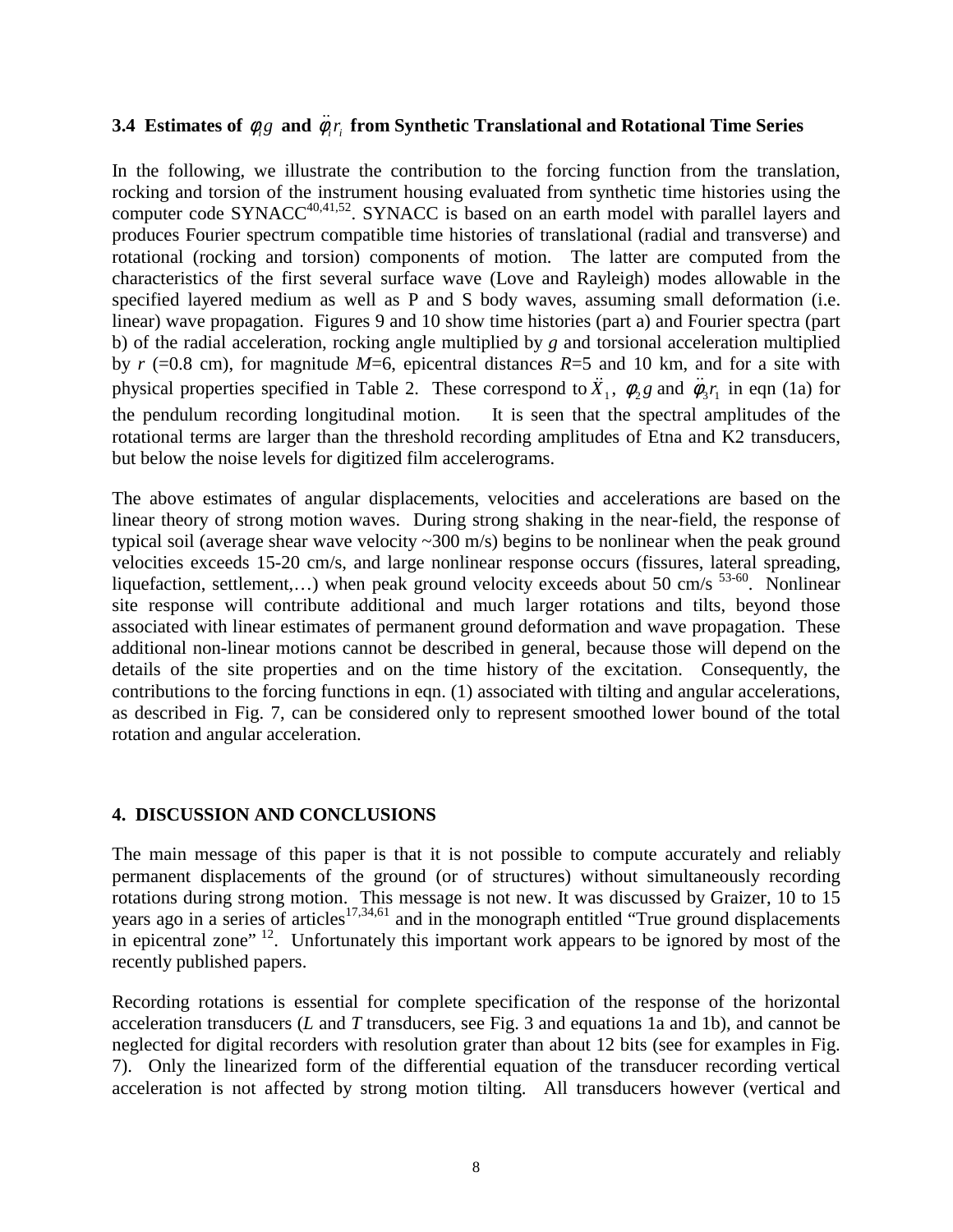horizontal) are affected by the angular accelerations, but the effect is relatively small, either because *r* is small (e.g. see Fig. 5), or because  $r = 0$  (depending on the details of the transducer design). The cross-axis sensitivity  $(X_i \alpha_i)$  terms in eqn (1)) and misalignment terms (not included in eqn. (1)) have been analyzed in some detail<sup>25,26,31</sup> and therefore are not discussed in this paper. The cross-axis sensitivity errors are such that they add sharp pulses to the record of translational acceleration. In time these pulses coincide with the largest peaks of strong motion acceleration. After integrating twice, these peaks contribute to large "permanent displacements", which, after all motion has stopped, will "grow" parabolically with time.

In the absence of recorded rotational components of strong motion, in this paper, the spectral amplitudes of rotation were estimated from average Fourier spectra of translations and from synthetically computed accelerograms, based on linear wave propagation theory in layered soil and sediments. It is expected that such estimates are approximately correct in the far-field. In the near-filed, where the soil may experience nonlinear response, and in structures undergoing damage<sup>62,63</sup>, the rotational components of strong motion are expected to be larger than the linear estimates, and the need to include them in the analysis of motion is even more apparent.

We illustrated the nature of the rocking and torsional motions for earthquake magnitude  $M = 6$ ,  $R$  $= 5$  and 10 km hypocentral distance, and showed that, for a typical 12 bit recorder, the contributions to the forcing function in the transducer equation of motion from the rotational motions are comparable to those of the recording noise. Similar analysis can be performed for other magnitudes and epicentral distances and for recorders with different resolution and overall recording noise characteristics, and can be used to select the optimal number of bits for a six component (three translations and three rotations) strong motion recorder.

The development and field deployment of instruments capable of recording all six components of strong motion, with resolution exceeding about 20 bits, will contribute to the next quantum jump in recording, interpretation and understanding of the near-field strong motion phenomena, and of permanent nonlinear and damaging response of structures<sup>13,62,63</sup>. Until this is realized, the "standard" data processing methods should continue to work with band-limited acceleration, velocity and displacement. As the recording and digitization noise becomes smaller, this band will eventually broaden towards zero frequencies, and the computed velocities and displacements will converge to their true values that include permanent displacement. In the meantime, the available resources for recording strong motion should be optimized, avoiding excessive expenditures on high resolution and high dynamic range recorders where such high performance in recording translations only is not justified. Finally, it is hoped that the researchers who claim that "it is possible to recover the long period information from near-field strong motion accelerographs by an appropriate processing scheme,… using the proposed algorithm" will recognize that permanent ground displacement cannot be computed without the knowledge of the rotational components of strong motion, especially in the near-field of moderate and strong earthquakes where the response of the ground and structures may be nonlinear.

Recording angular components of strong motion will open innumerable new possibilities in engineering and seismological studies, especially in the near-field and in studies of nonlinear soil and structural response. Measured rotations will help identify and separate P and SV waves from SH components and Love from Rayleigh waves. Recording rotations near and on foundations of structures will help separate (from the total motions), and better identify the motions associated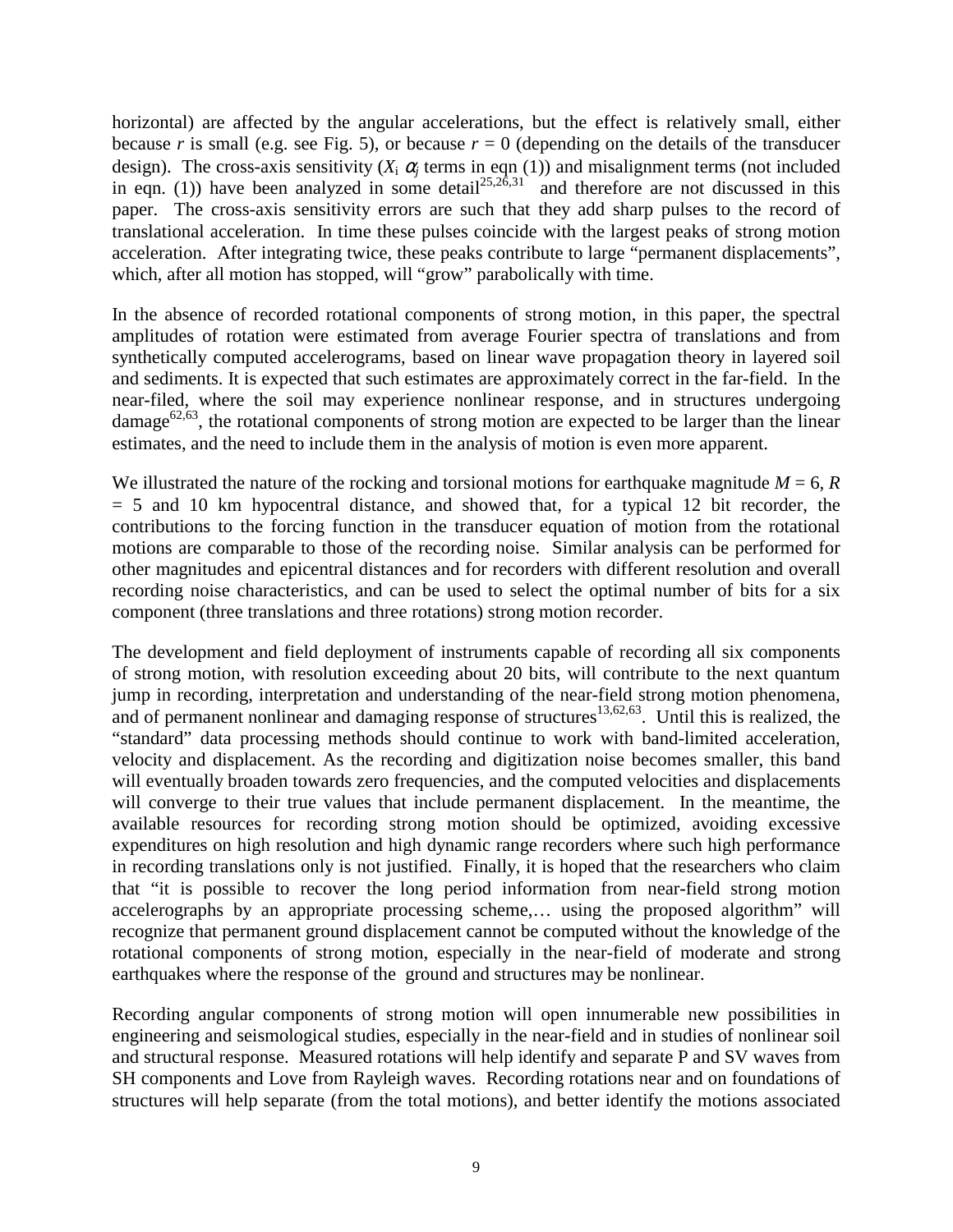with soil-structure-interaction. Recorded rotational data will provide for the first time detailed picture of the relative interstory drift, by enabling us to separate the contributions of rocking from those of relative translational deformation. This will in turn help determine more realistic estimates of P-delta effects in full-scale structures. Simultaneous recording of all six components of motion will enable computations of permanent displacement in structures, soils and in the near field of ground near shallow earthquake faults. This enumeration could go on, but the benefits of recording all six components of motion are overwhelming, and should be obvious.

# **5. ACKNOWLEDGEMENTS**

We thank Dr. Vladimir Graizer for sharing with us copies of his early contributions to this subject and for his constructive comments and suggestions on how to improve this paper.

# **6. REFERENCES**

- 1. Trifunac, M.D., Udwadia, F.E. and Brady, A.G. (1971). High frequency errors and instrument corrections of strong-motion accelerogram, Earthq. Engrg. Res. Lab. EERL 71- 05, Calif. Inst. of Tech., Pasadena, California.
- 2. Trifunac, M.D. (1971). Zero baseline correction of strong-motion accelerograms, Bull. Seism. Soc. Amer., **61**, 1201-1211.
- 3. Trifunac, M.D. (1972). A Note on Correction of strong-motion accelerograms for instrument Response, Bull. Seism. Soc. Amer., **62**, 401-409.
- 4. Trifunac, M.D. and Lee, V.W. (1973). Routine computer processing of strong-motion accelerograms, Earthquake Eng. Res. Lab., EERL 73-03, Calif. Inst. of Tech., Pasadena, California.
- 5. Trifunac, M.D. and Lee, V.W. (1974). A note on the accuracy of computed ground displacement from strong-motion Accelerograms, Bull. Seism. Soc. Amer., **64**, 1209-1219.
- 6. Amini, A., Trifunac, M.D. and Nigbor, R.L. (1987). A note on the noise amplitudes in some strong motion accelerographs, Soil Dynamics and Earthquake Eng., **6**(3), 180-185.
- 7. Lee, V.W., Trifunac, M.D. and Amini, A. (1982). Noise in earthquake accelerograms, ASCE, EMD, **108**, 1121-1129.
- 8. Trifunac, M.D. (1974). A Three-Dimensional Dislocation Model for the San Fernando, California, Earthquake of February 9, 19871, Bull Seism. Soc. Amer., **64**, 149-172.
- 9. Trifunac, M.D. and Udwadia, F.E. (1974). Parkfield, California, earthquake of June 27, 1966: a three-dimensional moving dislocation, Bull. Seism. Soc. Amer., **64**, 511-533.
- 10. Haskell, N.A. (1969). Elastic displacements in the near-field of a propagating fault, Bull. Seism. Soc. Amer., **59**, 865-908.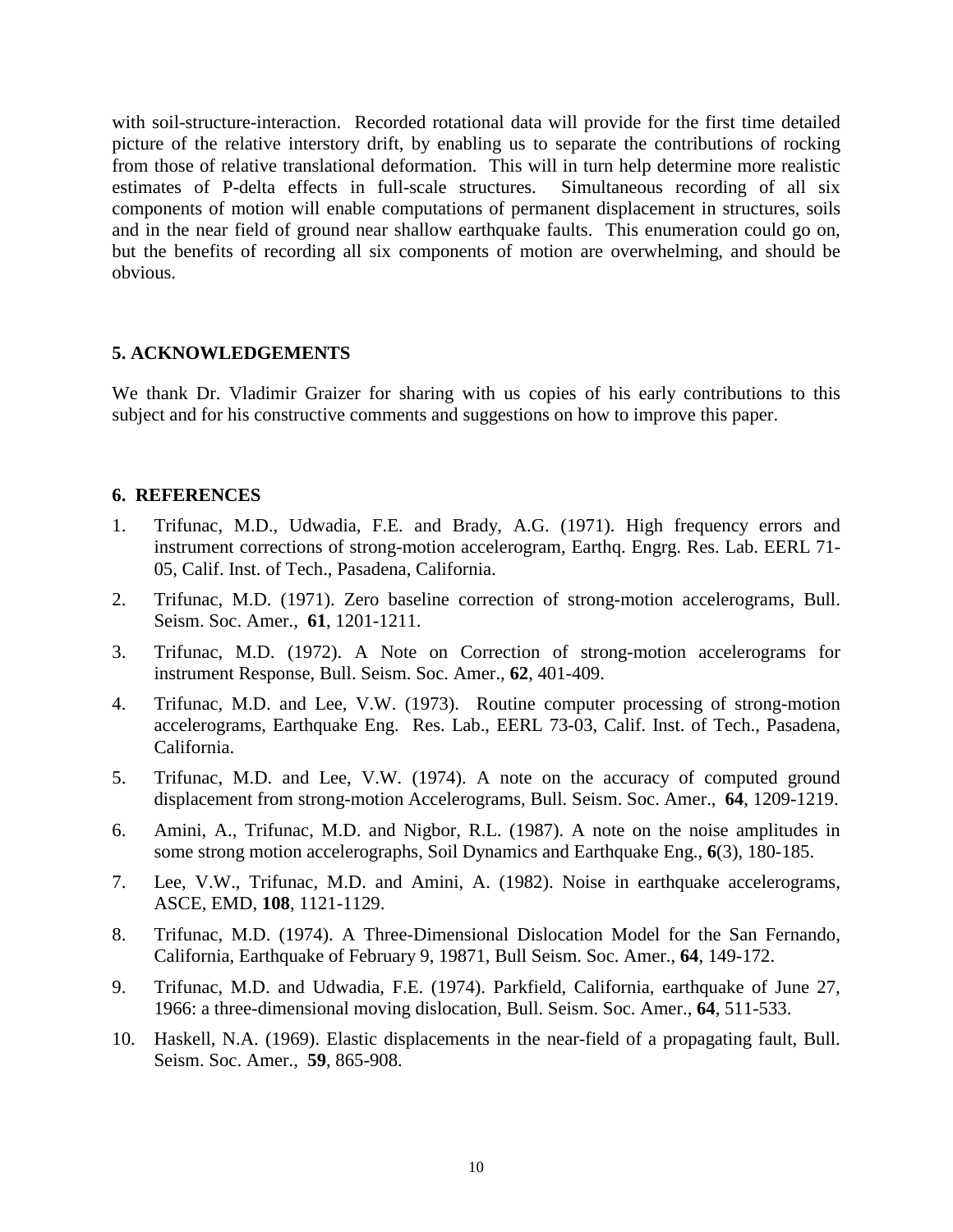- 11. Bogdanov, V.E. and Graizer, V.M. (1976). The determination of the residual displacement of the ground from the seismogram, Reports of the Academy of Sciences of the USSR, Vol. 229, No. 59-62.
- 12. Graizer, V.M. (1984). Istinoye dvizheniye pochvi v epicentralnoy zone, Institute of Earth Physics, Akadamia Nauk, SSSR, Moscow.
- 13. Trifunac, M.D. and Todorovska, M.I. (2001). Evolution of accelerographs, data processing, strong motion arrays, and amplitude and spatial resolution in recording strong earthquake motion, (submitted for publication).
- 14. Iwan, W.D., Moser, M.A. and Peng, C.-Y. (1985). Some observations on strong-motion earthquake measurement using digital accelerograph, Bull. Seism. Soc. Amer., **75**(5), 1225- 1246.
- 15. Wang, L.-J., Gu, Q. and Iwan, W.D. (1996). A collection of processed near-field earthquake accelerograms with response and drift spectra, Earthquake Eng. Res. Lab. EERL 96-15, Calif. Inst. of Tech., Pasadena, California.
- 16. Chung, J.-K. and Shin, T.-C. (1999). Implications of rupture process from the displacement distribution of strong motions recorded during the 21 September 1999 Chi-Chi, Taiwan Earthquake, Terestrial, Atmospheric and Oceanic Sciences, **10**(4), 777-786.
- 17. Griazer, V.M. (1989). On inertial seismometry, Izvestiya, Earth Physics, Akademia Nauk, S.S.S.R., **25**(1), 26-29.
- 18. Carder, D.S. (1936). Vibration Observations, Chapter 5 in "Earthquake investigations in California 1934-1935, Special Publication No. 201, U.S. Dept. of Commerce, Coast and Geodetic Survey, 49-106.
- 19. Golitsyn, B.B. (1912). Lektsii po Seysmometrii (Lectures on Seismometry), Sib. Izd. Rossiyskoy Akad. Nauk, Moskva.
- 20. Heck, N.H., McComb, H.E. and Ulrich, F.P. (1936). Strong-motion program and tiltmeters, Chapter 2 in "Earthquake investigations in California 1934-1935, Special Publication No. 201, U.S. Dept. of Commerce, Coast and Geodetic Survey, 4-30.
- 21. Hudson, D.E. (1970). Ground motion measurements, Chapter 6 in "Earthquake Engineering" edited by Wiegel, R., Prentice-Hall, Englewood Cliffs, N.J., 107-125.
- 22. Hudson, D.E. (1970). Dynamic tests of full-scale, Chapter 7 in "Earthquake Engineering: edited by Wiegel, R., Prentice-Hall, Englewood Cliffs, N.J., 127-149.
- 23. Amini, A. and Trifunac, M.D. (1983). Analysis of a feedback transducer, Dept. of Civil Eng. Rep. No. 83-03, Univ. Southern California, Los Angeles, California.
- 24. Amini, A. and Trifunac, M.D. (1985). Analysis of Force Balance Accelerometer, Soil Dynamics and Earthquake Eng., **4**(2), 83-90.
- 25. Todorovska, M.I. (1998). Cross-axis sensitivity of accelerographs with pendulum like Transducers-Mathematical Model and the Inverse Problem, Earthquake Engrg. And Struct. Dynam., **27**(10), 1031-1051.
- 26. Wong, H.L. and Trifunac, M.D. (1977). Effects of cross-axis sensitivity and misalignment on response of mechanical-optical accelerographs, Bull. Seism. Soc. Amer., **67**, 929-956.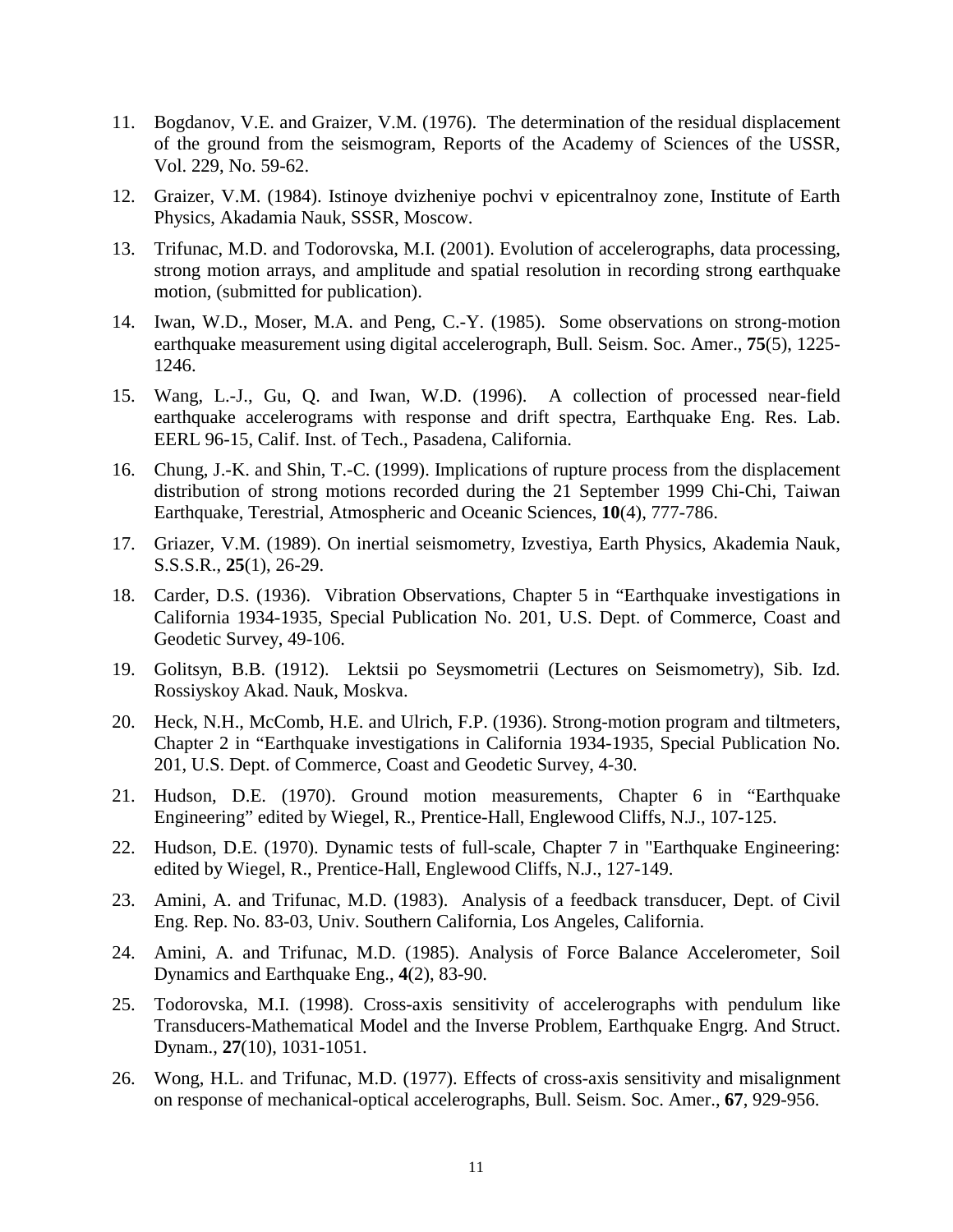- 27. Graizer, V.M. (1980). On the determination of displacement from strong-motion accelerograms, Proc. Seventh World Conf. on Earthquake Eng., Istanbul, Vol. 2, 391-394.
- 28. Aki, K., and Richards, P. (1980). Quantitative seismology, W.H. Freeman, San Francisco.
- 29 Lee, V.W. and Trifunac, M.D. (1990). Automatic digitization and processing of accelerograms using personal computers, Dept. of Civil Eng., Rep. No. 90-03, Univ. of Southern California, Los Angeles, California.
- 30. Novikova, E.I., and M.D. Trifunac (1992). Digital instrument response correction for the Force Balance Accelerometer, *Earthquake Spectra*, **8**(3), 429-442.
- 31. Todorovska, M.I., Novikova, E.I., Trifunac, M.D. and Ivanovi, S.S. (1998). Advanced accelerograph calibration of the Los Angeles Strong Motion Array, Earthquake Eng. and Structural Dynamics, **27**(10), 1053-1068.
- 32. Farrell, W.E. (1969). A gyroscopic seismometer: measurements during the Borrego Earthquake, **59**(3), 1239-1245.
- 33. Nigbor, R.L. (1994). Six-degree-of-freedom ground-motion measurement, Bull. Seism. Soc. Amer., **84**(5), 1665-1669.
- 34. Griazer, V.M. (1989). Ob izmerenii naklona zemnoi poverhnosti vblizi epicentra vzriva, Dokladi Akademii Nauk S.S.S.R., Geofizika, Tom 305, No. 2, 314-318.
- 35. Gupta, V.K. and Trifunac, M.D. (1990). Response of multistoried buildings to ground translation and torsion during earthquakes, European Earthquake Eng., IV, No. 1, 34-42.
- 36. Gupta, V.K. and Trifunac, M.D. (1991). Effects of ground rocking on dynamics response of multistoried buildings During Earthquakes, Structural Eng. / Earthquake Eng., JSCE, **8**(2), 43-50.
- 37. Trifunac, M.D. (1971). Response envelope spectrum and interpretation of strong earthquake ground motion, Bull. Seism. Soc. Amer., **61**, 343-356.
- 38. Trifunac, M.D. (1971). A method for synthesizing realistic strong ground motion, Bull. Seism. Soc. Amer., **61**, 1739-1753.
- 39. Trifunac, M.D. (1982). A note on rotational components of earthquake motions for incident body waves, Soil Dynamics and Earthquake Eng., **1**(1), 11-19.
- 40. Lee, V.W. and Trifunac, M.D. (1985). Torsional accelerograms, Soil Dynamics and Earthquake Eng., **4**(3), 132-139.
- 41. Lee, V.W. and Trifunac, M.D. (1987). Rocking strong earthquake accelerations, Soil Dynamics and Earthquake Eng., **6**(2), 75-89.
- 42. Trifunac, M.D. (1989). Dependence of Fourier spectrum amplitudes of recorded strong earthquake Accelerations on Magnitude, Local Soil Conditions and on Depth of Sediments, Earthquake Eng. and Structural Dynamics, **18**(7), 999-1016.
- 43. Trifunac, M.D. (1994). Q and high frequency strong motion spectra, Soil Dynamics and Earthquake Eng., **13**(3), 149-161.
- 44. Trifunac, M.D. (1993). Long period Fourier amplitude spectra of strong motion Acceleration, Soil Dynamics and Earthquake Eng., **12**(6), 363-382.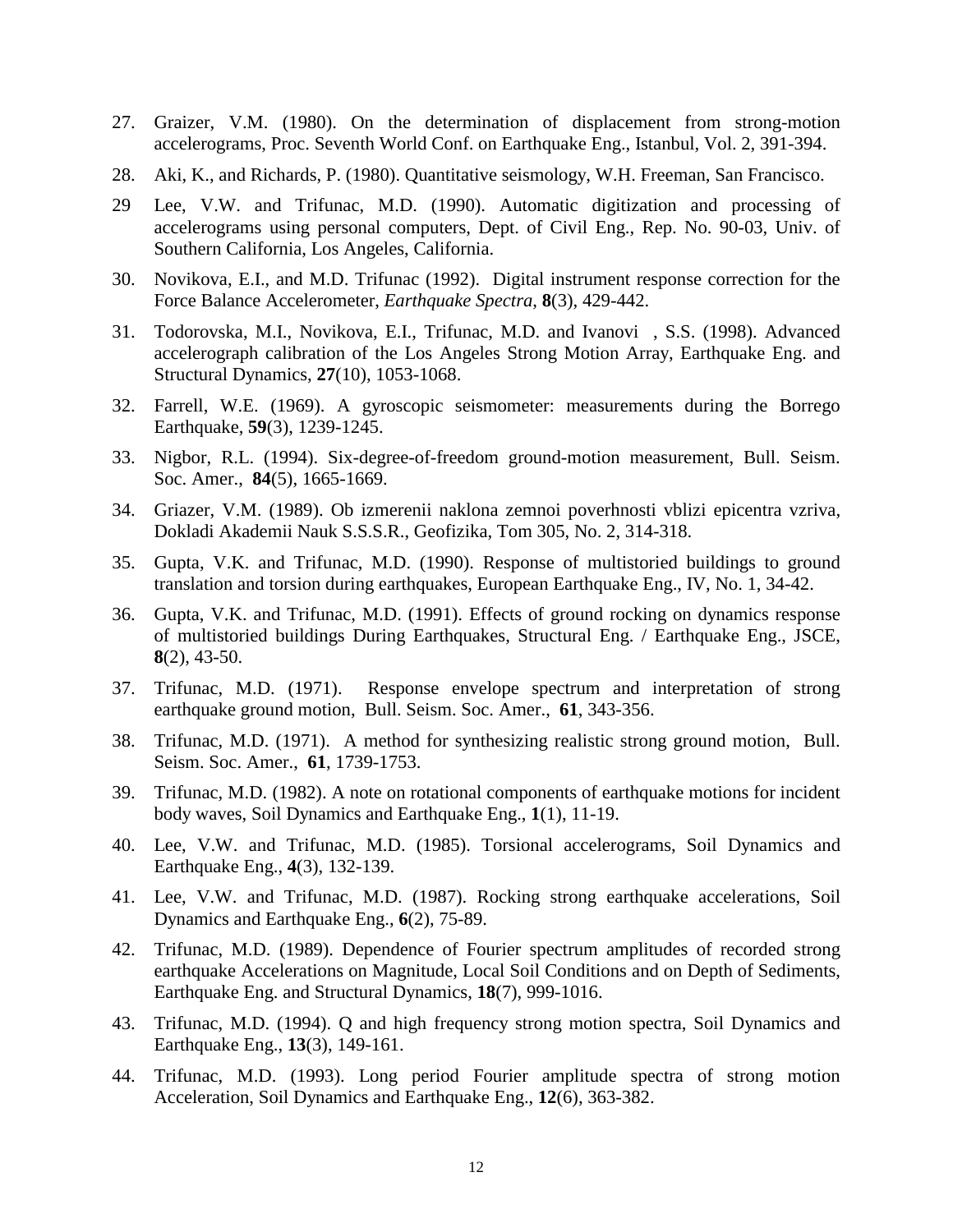- 45. Trifunac, M.D. and Novikova, E.I. (1995). Duration of earthquake fault motion in California, Earthquake Eng. and Structural Dynamics, **24**(6), 781-799.
- 46. Crouse, C.B. (1983). Data Processing, Proc. Golden Anniversary Workshop on Strong Motion Seismometry, March 30-31, Univ. of Southern California, Los Angeles, California.
- 47. Trifunac, M.D., Udwadia, F.E. and Brady, A.G. (1973). Analysis of errors in digitized strong-motion accelerograms, Bull. Seism. Soc. Amer., **63**, 157-187.
- 48. Trifunac, M.D. (1976). Preliminary empirical model for scaling Fourier Amplitude Spectra of strong ground acceleration in terms of earthquake magnitude, source to station distance and recording site conditions, Bull. Seism. Soc. Amer., **66**, 1343-1373.
- 49. Trifunac, M.D. and Lee, V.W. (1979). Automatic digitization and processing of strongmotion accelerograms, parts I and II, Dept. of Civil Eng., Report No. 79-15, Univ. of Southern California, Los Angeles, California.
- 50. Finn, W.E.L. (1988). Permanent deformations in ground and earth structures during earthquakes, Proc. Ninth World Conf. on Earthquake Eng., Tokyo-Kyoto, Vol. VIII, 201- 212.
- 51. Hamada, M. and Saito, K. (1988). Earthquake Damage by liquefaction-induced permanent ground displacement, Proc. Ninth World Conf. On Earthquake Eng., Tokyo-Kyoto, Vol. VIII, 213-218.
- 52. Wong, H.L. and Trifunac, M.D. (1979). Generation of artificial strong motion accelerograms, Earthquake Eng. and Structural Dynamics, Vol. 7, No. 6, 509-527.
- 53. Trifunac, M.D. and Todorovska, M.I. (1996). Nonlinear soil responses 1994 Northridge California Earthquake, J. Geotechnical Eng., ASCE, **122**(9), 725-735.
- 54. Trifunac, M.D. and Todorovska, M.I. (1997). Northridge, California, Earthquake of 17 January 1994: density of pipe breaks and surface strains, Soil Dynam. and Earthquake Engrg., **16**(3), 193-207.
- 55. Trifunac, M.D. and Todorovska, M.I. (1998). Nonlinear soil response as a natural passive isolation mechanism – the 1994 Northridge, California earthquake, Soil Dynam. and Earthquake Engrg., **17**(1), 41-51.
- 56. Trifunac, M.D. and Todorovska, M.I. (1998). Damage distribution during the 1994 Northridge, California, earthquake relative to generalized categories of surficial geology, Soil Dynamics and Earthquake Eng., **17**(4), 239-253.
- 57. Trifunac, M.D. and Todorovska, M.I. (1998c). Amplification of strong ground motion and damage patterns during the 1994 Northridge, California, earthquake, Proc. ASCE Specialty Conf. On Geotechnical Earthquake Eng. and Soil Dynamics, Seattle, Washington, Geotechnical Special Publ. No. 75, ASCE, Vol. 1, 714-725.
- 58. Trifunac, M.D. and Todorovska, M.I. (1999). Recording and interpreting earthquake response of full scale structures, NATO Advanced Research Workshop on Strong Motion Instrumentation for Civil Engrg. Structures, June 2-5, Istaubul, Kluwer (in press).
- 59. Trifunac, M.D. and Todorovska, M.I. (1999). Reduction of structural damage by nonlinear soil response, J. Structural Eng., ASCE, **125**(1), 89-97.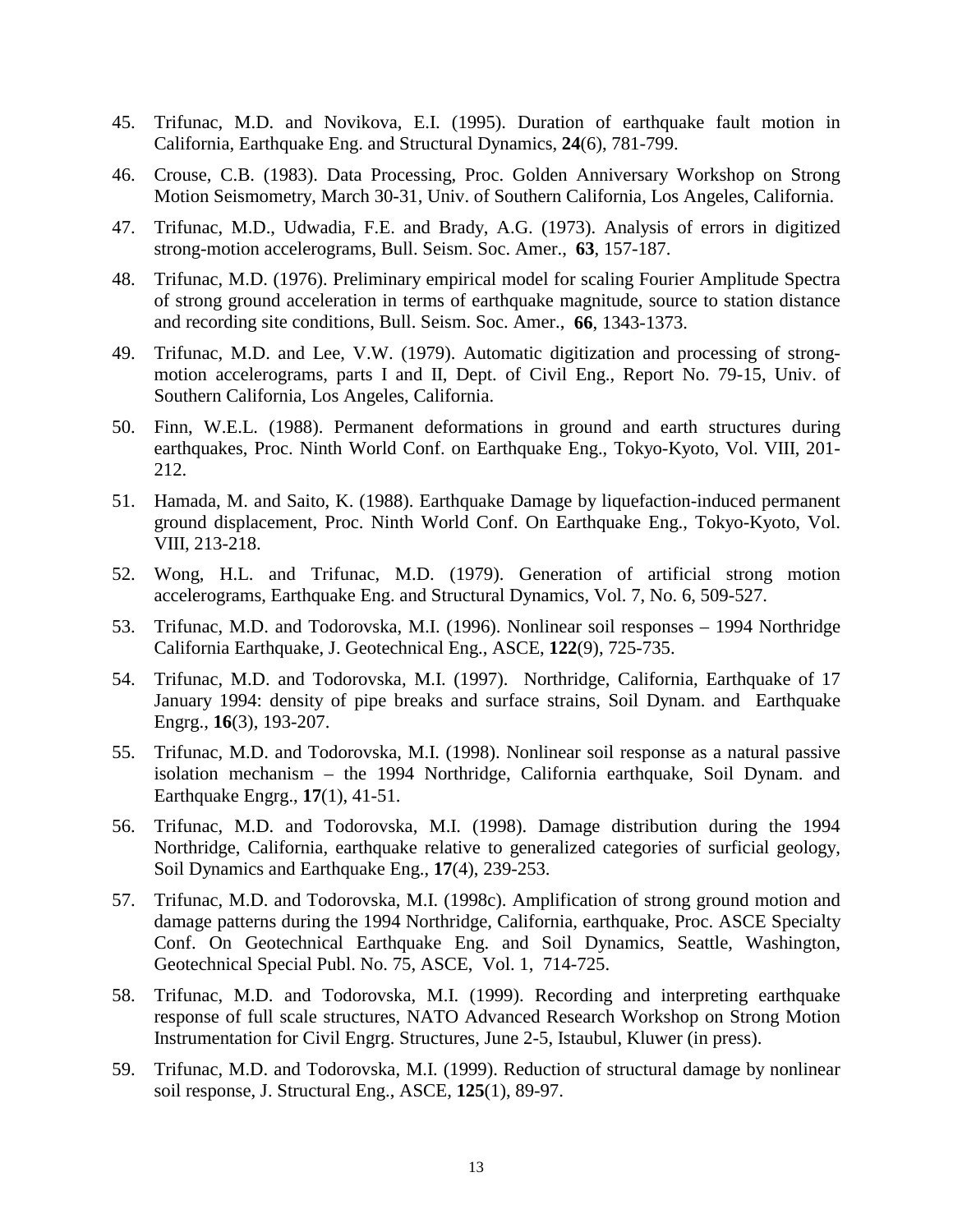- 60. Trifunac, M.D. and Todorovska, M.I. (2000). Can aftershock studies predict site amplification factors − Northridge, California, earthquake of 17 January 1994, Soil Dynamics and Earthquake Eng., **19**, 253-267.
- 61. Graizer, V.M. (1991). Metodi Inercialnoi Seismometrii, Dokladi Akademii Nauk S.S.S.R., Fizika Zemli, No. 1, 72-87.
- 62. Trifunac, M.D., Ivanovi, S.S. and Todorovska, M.I. (2001). Apparent Periods of a Building, Part I: Fourier Analysis, J. of Structural Eng., ASCE (in press).
- 63. Trifunac, M.D., Ivanovi, S.S. and Todorovska, M.I. (2001). Apparent Periods of a Building, Part II: Time-Frequency Analysis, J. of Structural Engineering, ASCE, (in press).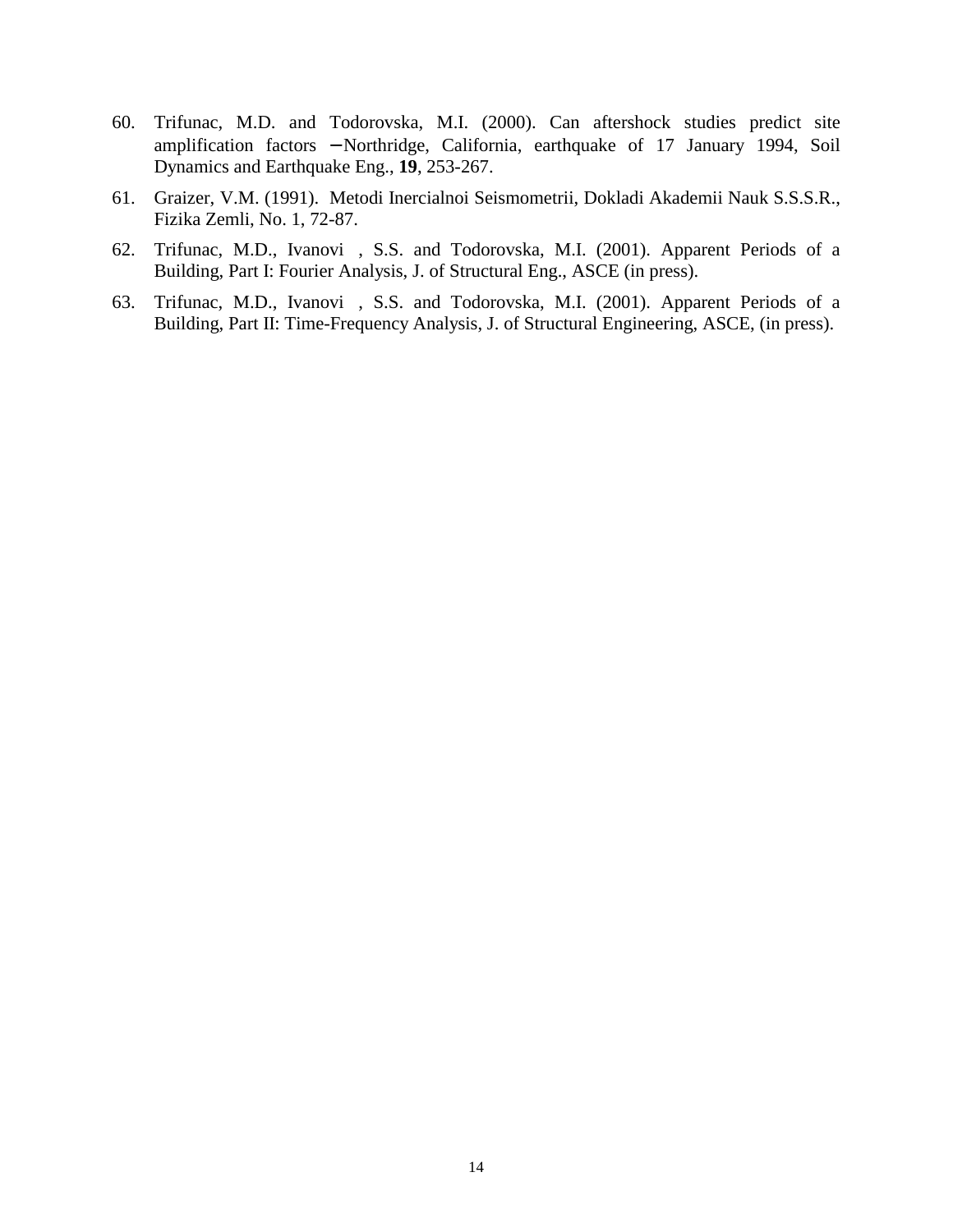**Table 1** Range of values for peak ground velocity  $v_{\text{max}}$  (cm/s) and dislocation rise time  $T_0(s)$  for magnitudes  $M = 3$  to 8 (from Trifunac and Novikova<sup>45</sup>). The estimates of  $\phi g$  (cm/s<sup>2</sup>) are shown in the last column.

| M | $v_{\text{max}}$ (cm/s) | $T_0(s)$ | $\phi$ g (cm/s <sup>2</sup> ) |
|---|-------------------------|----------|-------------------------------|
| 3 | $1 - 2$                 | 0.05     | 0.0033-0.0065                 |
| 4 | $4 - 8$                 | 0.31     | 0.013-0.026                   |
| 5 | $18 - 25$               | 0.73     | 0.059-0.082                   |
| 6 | $60 - 90$               | 1.6      | $0.20 - 0.30$                 |
| 7 | $100 - 200$             | 5.4      | $0.33 - 0.66$                 |
| 8 | 180-330                 | (26.)    | $0.59 - 1.08$                 |

**Table 2** Layer properties at the Westmoreland site in Imperial Valley<sup>1</sup> used to compute phase and group velocities for synthesis of  $\ddot{X}_1$ ,  $\phi_2$  and  $\ddot{\phi}_3$  in the examples shown in Figures 9 and 10.

| Layer          | Depth<br>[km] | P-wave Velocity<br>[km/s] | S-wave Velocity<br>[km/s] | Density<br>[gm/cm <sup>3</sup> ] |
|----------------|---------------|---------------------------|---------------------------|----------------------------------|
| $\mathbf{1}$   | 0.18          | 1.70                      | 0.98                      | 1.28                             |
| $\overline{2}$ | 0.55          | 1.96                      | 1.13                      | 1.36                             |
| 3              | 0.98          | 2.71                      | 1.57                      | 1.59                             |
| $\overline{4}$ | 1.19          | 3.76                      | 2.17                      | 1.91                             |
| 5              | 2.68          | 4.69                      | 2.71                      | 2.19                             |
| 6              |               | 6.40                      | 3.70                      | 2.71                             |

 $<sup>1</sup>$  After Lee and Trifunac<sup>40,41</sup>.</sup>